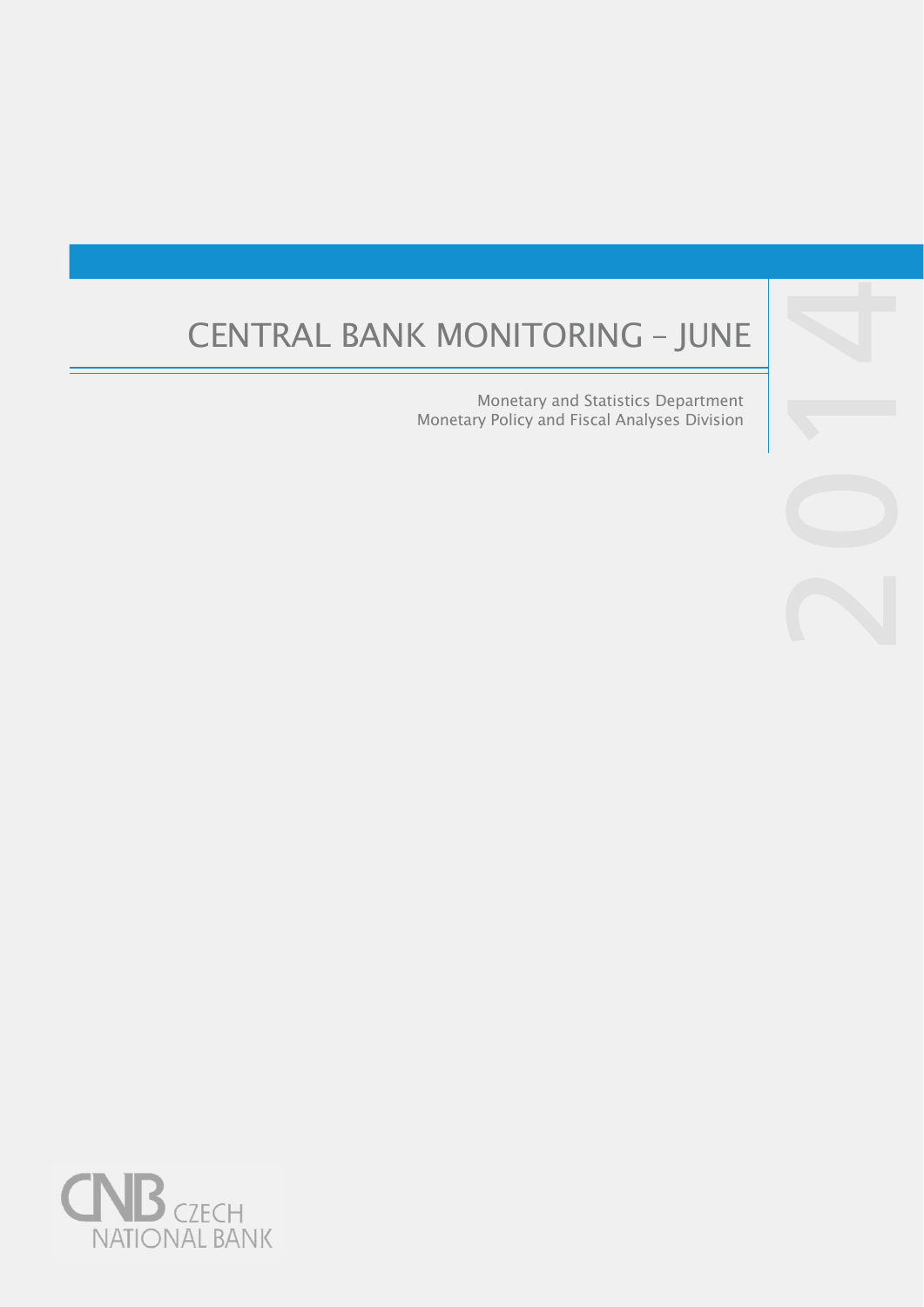## **In this issue**

*The US Federal Reserve decided to reduce its asset purchases in March and April, but according to the May estimate, US GDP declined by 1% in Q1 (in quarterly annualised terms). In early June, the European Central Bank lowered its monetary policy rates further, even cutting the deposit rate to a negative level, and introduced other measures to ease the monetary conditions and to support lending. The Bank of England left both its interest rate and the size of its asset purchase programme unchanged, but published a strategic plan for the next three years and prepared major organisational changes focusing on joint decision-making in the areas of monetary and financial stability. The Hungarian central bank is continuing with its* series of policy interest rate cuts, albeit at a lower pace than before. The central bank rate in Hungary is currently slightly lower than that in Poland, while inflation is well below the *target in both countries. By contrast, the central bank in New Zealand, where the economy is growing and inflation pressures are gradually gaining in strength, started to tighten its monetary policy. The current* Spotlight *focuses on the Baltic economies and their relationship to the euro, and especially on Lithuania, which is planning to join the euro area at the start of 2015. Our* Selected Speech *is by Bank of England Deputy Governor Charlie Bean, who reflects on the exit from unconventional monetary policy instruments.*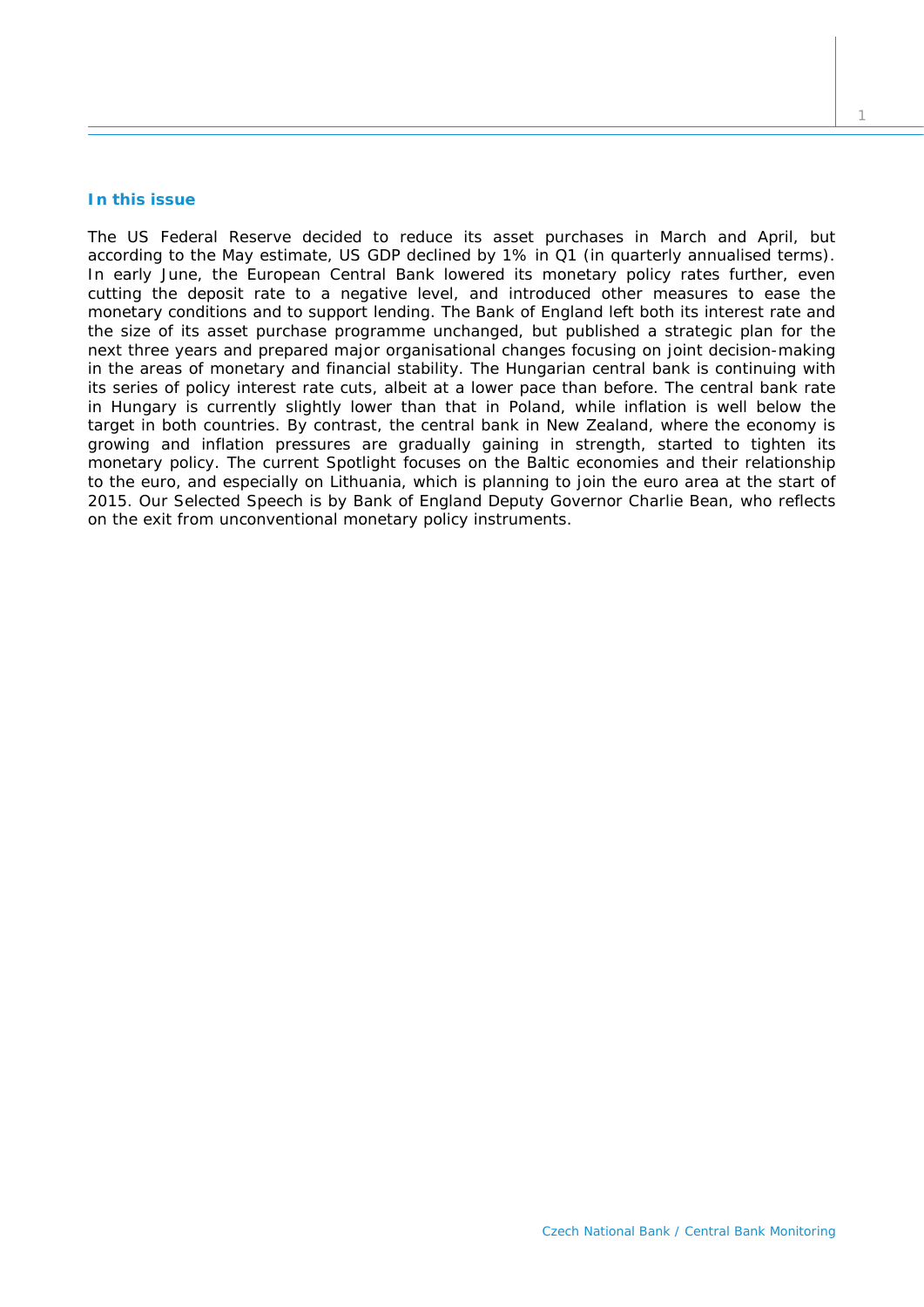# **1. LATEST MONETARY POLICY DEVELOPMENTS AT SELECTED CENTRAL BANKS**

|                                                                                                                                                                                                                          | Euro area (ECB)                                  | <b>USA (Fed)</b>                                            | <b>United Kingdom (BoE)</b>                         |  |
|--------------------------------------------------------------------------------------------------------------------------------------------------------------------------------------------------------------------------|--------------------------------------------------|-------------------------------------------------------------|-----------------------------------------------------|--|
| <b>Inflation target</b>                                                                                                                                                                                                  | $< 2\%$ <sup>1</sup>                             | $< 2\%^{2}$                                                 | 2%                                                  |  |
| <b>MP</b> meetings<br>(rate changes)                                                                                                                                                                                     | 3 Apr (0.00)<br>8 May (0.00)<br>5 Jun (-0.10)    | 18-19 Mar (0.00)<br>29-30 Apr (0.00)                        | 9-10 Apr (0.00)<br>7-8 May (0.00)<br>4-5 Jun (0.00) |  |
| <b>Current basic rate</b>                                                                                                                                                                                                | 0.15%<br>$0 - 0.25%$                             |                                                             | 0.50%                                               |  |
| <b>Latest inflation</b>                                                                                                                                                                                                  | $0.5\%$ (May 2014) <sup>3</sup>                  | 2.0% (Apr 2014)                                             | 1.8% (Apr 2014)                                     |  |
| <b>Expected MP meetings</b>                                                                                                                                                                                              | 3 Jul<br>7 Aug<br>4 Sep                          | 17-18 Jun<br>29-30 Jul                                      | $9-10$ Jul<br>$6-7$ Aug<br>$3-4$ Sep                |  |
| Other expected events                                                                                                                                                                                                    | 4 Sep:<br>publication of forecast                | $16$ Jul:<br>Beige Book                                     | 13 Aug: publication of<br><b>Inflation Report</b>   |  |
| Expected rate movements <sup>4</sup>                                                                                                                                                                                     |                                                  | $\rightarrow$                                               |                                                     |  |
| ECB definition of price stability; <sup>2</sup> January 2012 definition of inflation target;<br>$3$ flash estimate; $4$ direction of<br>expected change in rates in coming quarter taken from Consensus Forecast survey. |                                                  |                                                             |                                                     |  |
| Key interest rates<br>2.0<br>1.5<br>1.0<br>0.5<br>0.0                                                                                                                                                                    |                                                  | <b>Inflation</b><br>4<br>3<br>2<br>$\mathbf{1}$<br>$\Omega$ |                                                     |  |
| 5/13<br>7/13<br>9/13<br><b>USA</b>                                                                                                                                                                                       | 11/13<br>1/14<br>3/14<br>5/14<br>UK<br>euro area | 4/13<br>6/13<br>8/13<br>10/13<br><b>USA</b><br>UK -         | 4/14<br>12/13<br>2/14<br>euro area                  |  |

The **ECB** decided on a combination of measures to provide additional monetary policy accommodation and to support lending to the real economy. The ECB lowered its monetary policy rates, even cutting the deposit rate to -0.10%. It introduced new longer-term refinancing operations, extended fixed rate lending with full allotment and decided to intensify preparatory work related to outright purchases in the ABS market (for more details see *News*). The inflation forecast fell further. The ECB foresees inflation of 0.7% in 2014, 1.1% in 2015 and 1.4% in 2014. It expects GDP to increase by 1.0% this year.

With the unemployment rate continuing to fall and even dropping below 6.5%, the **Fed** updated its forward guidance. It had previously announced that an unemployment rate above this level was a condition for maintaining low rates. In April the Fed announced that it expected the very low interest rates to be maintained for a considerable time after the asset purchase programme ends, especially if inflation remains below the 2% goal, and provided that inflation expectations remain well anchored. Purchases by the Fed continued to decline – the monthly amount fell from USD 65 billion to USD 55 billion in April and USD 45 billion in May. The Fed foresees a further gradual reduction in the pace of asset purchases, but noted at the same time that this reduction was not on a preset course and would remain contingent on current outlooks and assessments. GDP increased by 2.6% in 2013 Q4 (quarterly annualised change) but declined by 1% in 2014 Q1, mainly because of a negative contribution of investment in inventories.

The **BoE** left its key interest rate at 0.50% and also maintained the size of its asset purchase programme. Inflation was 1.8% in April, close to the BoE's target. Economic activity continues to recover in the UK. GDP growth was 3.1% year on year and 0.8% quarter on quarter in 2014 Q1. Unemployment fell by 0.4 pp compared to 2013 Q4, to 6.8%.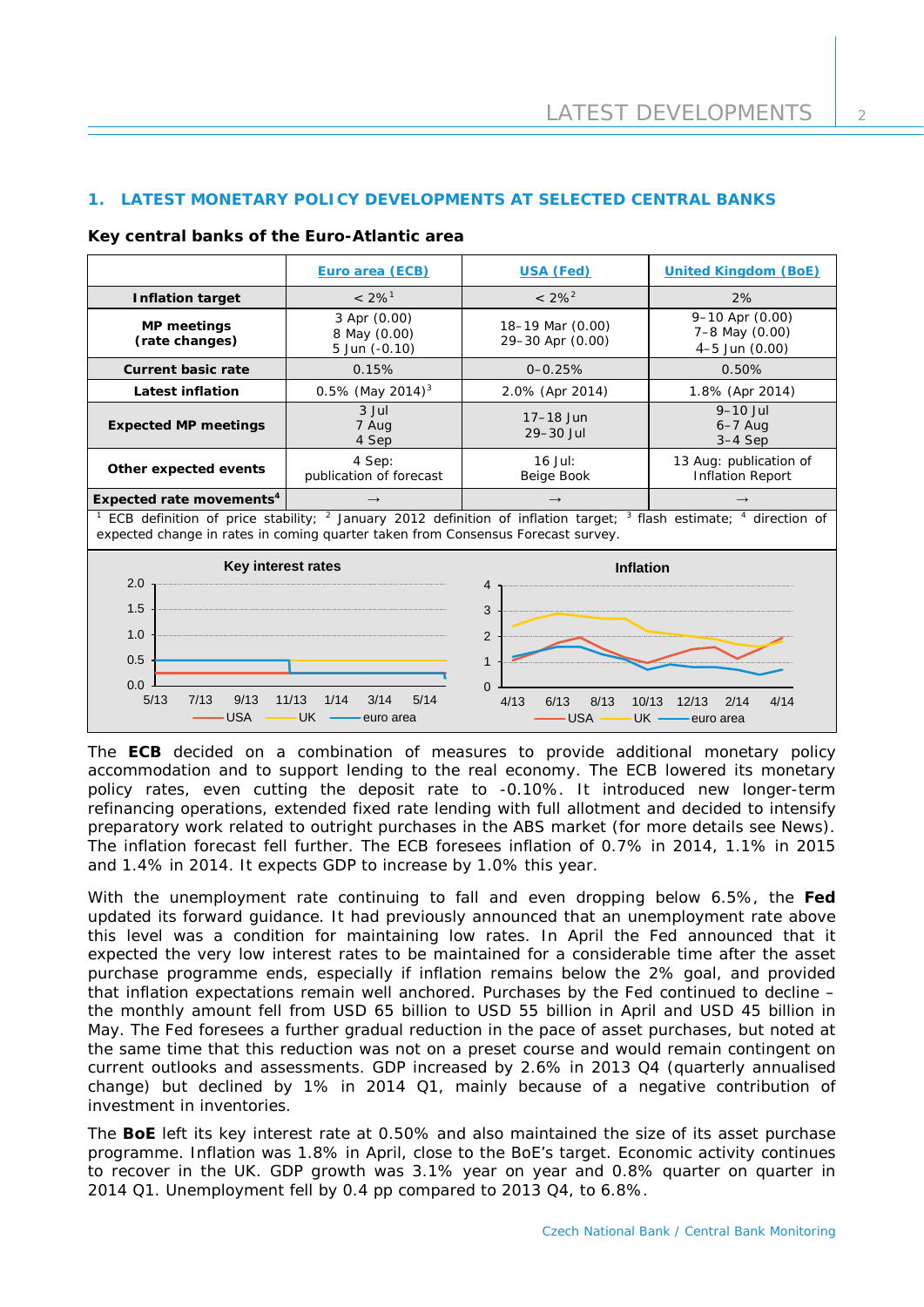|                                                                                                                                                                                                                                                                                                                                                                                             | <b>Sweden (Riksbank)</b>                        | Poland (NBP)                                            |                                                           |  |
|---------------------------------------------------------------------------------------------------------------------------------------------------------------------------------------------------------------------------------------------------------------------------------------------------------------------------------------------------------------------------------------------|-------------------------------------------------|---------------------------------------------------------|-----------------------------------------------------------|--|
| <b>Inflation target</b>                                                                                                                                                                                                                                                                                                                                                                     | 2%                                              | 3%                                                      | 2.5%                                                      |  |
| <b>MP</b> meetings<br>(rate changes)                                                                                                                                                                                                                                                                                                                                                        | $9$ Apr $(0.0)$                                 | 25 Mar (-0.10)<br>29 Apr (-0.10)<br>27 May (-0.10)      | $8-9$ Apr $(0.0)$<br>$6 - 7$ May $(0.0)$<br>2-3 Jun (0.0) |  |
| <b>Current basic rate</b>                                                                                                                                                                                                                                                                                                                                                                   | 0.75%                                           | 2.4%                                                    |                                                           |  |
| <b>Latest inflation</b>                                                                                                                                                                                                                                                                                                                                                                     | 0.0% (Apr 2014)                                 | $-0.1\%$ (Apr 2014)                                     | 0.3% (Apr 2014)                                           |  |
| <b>Expected MP meetings</b>                                                                                                                                                                                                                                                                                                                                                                 | $2$ Jul                                         | $24$ Jun<br>$22$ Jul<br>26 Aug                          | $1-2$ Jul<br>19 Aug<br>$2-3$ Sep                          |  |
| Other expected events                                                                                                                                                                                                                                                                                                                                                                       | 3 Jul: publication of<br>Monetary Policy Report | 24 Jun: publication of<br>Quarterly Report on Inflation | 1/2 Jul: publication of<br><b>Inflation Report</b>        |  |
| Expected rate movements <sup>1</sup>                                                                                                                                                                                                                                                                                                                                                        | $\rightarrow$                                   |                                                         | $\rightarrow$                                             |  |
| <sup>1</sup> Direction of expected change in rates in coming quarter taken from Consensus Forecast survey.                                                                                                                                                                                                                                                                                  |                                                 |                                                         |                                                           |  |
| Key interest rates<br><b>Inflation</b><br>6<br>4<br>5<br>3<br>$\overline{4}$<br>$\overline{2}$<br>3<br>$\mathbf{1}$<br>$\overline{2}$<br>$\overline{0}$<br>$\mathbf{1}$<br>$\Omega$<br>$-1$<br>5/13<br>3/14<br>7/13<br>9/13<br>1/14<br>5/14<br>11/13<br>4/13<br>8/13<br>6/13<br>10/13<br>12/13<br>2/14<br>4/14<br><b>SWE</b><br><b>POL</b><br><b>HUN</b><br><b>SWE</b><br><b>HUN</b><br>POL |                                                 |                                                         |                                                           |  |

# **Selected central banks of inflation-targeting EU countries**

The **Riksbank** left its monetary policy interest rate at 0.75%. According to the Riksbank, the repo rate will remain at this low level for around a year. The Riksbank considers it appropriate to wait until inflation picks up before beginning to raise the repo rate. Domestic economic activity is clearly strengthening, but inflation will remain low until the year-end. Compared to February the inflation forecast has been revised downwards, primarily for the coming months. Price increases have been low relative to companies' costs. However, as economic activity strengthens, companies are expected to raise their prices to a greater extent.

The **MNB** lowered its monetary policy rate by 0.10 pp rate three times in the last quarter, i.e. by a total of 0.30 pp to the current level of 2.4%. Inflation in April was negative for the first time, at -0.1% year on year. Although unemployment is falling in Hungary, it still exceeds the level implied by structural factors. The MNB expects the negative output gap to close gradually at the policy horizon. However, achieving and maintaining price stability in the medium term points in the direction of monetary easing. The MNB thus still expects the key interest rate to decline gradually.

The **NBP** left its monetary policy rate unchanged at 2.50%. Inflation fell to 0.3% in April, thus diverging even more markedly from the 2.5% inflation target. NBP Governor Marek Belka noted that inflation was low due mainly to import prices and that it could turn negative in the summer months. Although the NBP expects the current rate level to be maintained until the end of 2014 Q3, Belka does not rule out a further reduction. On the other hand, the Polish economy is developing favourably. GDP growth rose to 3.4% in Q4, driven by faster investment growth and a slight acceleration in consumer demand. The unemployment rate declined but remains fairly high and is restricting wage growth.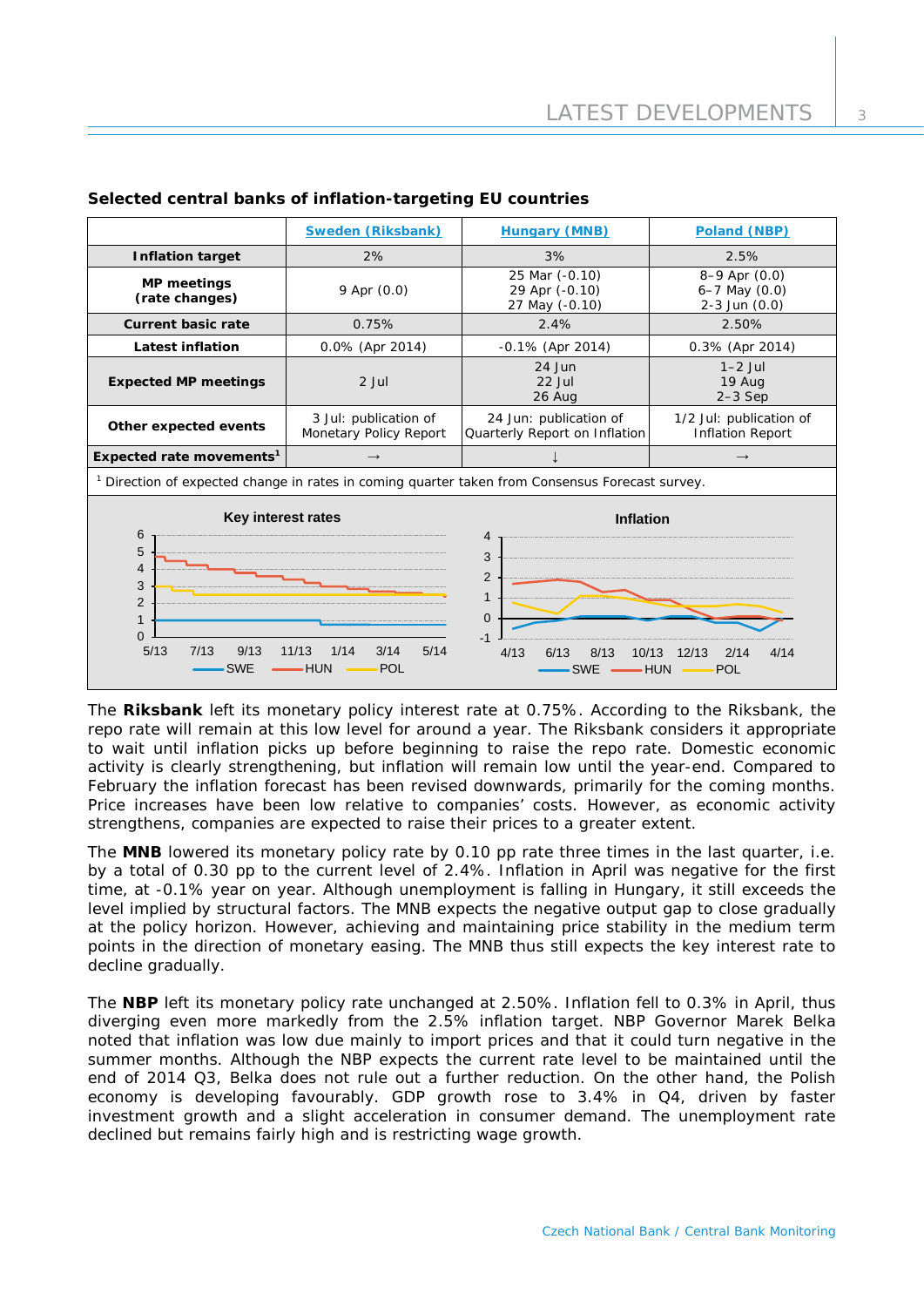|                                                                                                                                                                                                                                                                                                   | <b>Norway (NB)</b>                               | <b>Switzerland (SNB)</b>                         | <b>New Zealand (RBNZ)</b>                           |  |  |
|---------------------------------------------------------------------------------------------------------------------------------------------------------------------------------------------------------------------------------------------------------------------------------------------------|--------------------------------------------------|--------------------------------------------------|-----------------------------------------------------|--|--|
| <b>Inflation target</b>                                                                                                                                                                                                                                                                           | 2.5%                                             | $0 - 2%$                                         | 2%                                                  |  |  |
| <b>MP</b> meetings<br>(rate changes)                                                                                                                                                                                                                                                              | 27 Mar (0.00)<br>8 May (0.00)                    | 20 Mar (0.00)                                    | 13 Mar $(+0.25)$<br>24 Apr (+0.25)                  |  |  |
| <b>Current basic rate</b>                                                                                                                                                                                                                                                                         | 1.50%                                            | $0 - 0.25%$ <sup>1</sup>                         | 3.00%                                               |  |  |
| <b>Latest inflation</b>                                                                                                                                                                                                                                                                           | 1.8% (Apr 2014)                                  | 0.0% (Apr 2014)                                  | 1.5% (2014 Q1)                                      |  |  |
| <b>Expected MP meetings</b>                                                                                                                                                                                                                                                                       | $19$ Jun<br>18 Sep                               | 19 Jun                                           | $12$ Jun<br>24 Jul                                  |  |  |
| Other expected events                                                                                                                                                                                                                                                                             | 19 Jun: publication of<br>Monetary Policy Report | 25 Jun: publication of<br>Monetary Policy Report | 12 Jun: publication of<br>Monetary Policy Statement |  |  |
| Expected rate movements <sup>2</sup>                                                                                                                                                                                                                                                              |                                                  |                                                  |                                                     |  |  |
| Chart displays centre of band; <sup>2</sup> direction of expected change in rates in coming quarter taken from Consensus<br>Forecast survey or, in the case of New Zealand, from RBNZ survey.                                                                                                     |                                                  |                                                  |                                                     |  |  |
|                                                                                                                                                                                                                                                                                                   | Key interest rates                               | <b>Inflation</b>                                 |                                                     |  |  |
| 3<br>4<br>3<br>2<br>$\overline{2}$<br>$\mathbf{1}$<br>1<br>$\mathbf 0$<br>$\Omega$<br>$-1$<br>5/13<br>5/14<br>7/13<br>9/13<br>11/13<br>1/14<br>3/14<br>4/13<br>6/13<br>8/13<br>4/14<br>10/13<br>12/13<br>2/14<br><b>NOR</b><br><b>CHE</b><br><b>NZL</b><br><b>CHE</b><br><b>NZL</b><br><b>NOR</b> |                                                  |                                                  |                                                     |  |  |

## **Other selected inflation-targeting countries**

**Norges Bank** left its key interest rate unchanged at 1.50%. The Norwegian economy grew by almost 2% year on year in 2014 Q1 and economic growth should pick up further to 3% according to the NB's forecast. Inflation has fallen over the last three months and was below the NB's target in April. Bank lending and deposit rates have gone down somewhat and the survey of bank lending reported slightly higher household credit demand. House price inflation has picked up in recent months.

The **SNB** left rates in the lower part of the 0–0.25% target range and is sticking to its commitment to enforce a minimum exchange rate of CHF 1.20 to the euro. In its [statement,](http://www.snb.ch/en/mmr/reference/pre_20140320/source/pre_20140320.en.pdf) it confirmed that it stands ready to enforce the minimum exchange rate, if necessary, by buying foreign currency in unlimited quantities, and to take further measures as required. The inflation forecast was adjusted downwards once again. According to the new SNB forecast, inflation will be zero in 2014, 0.4% in 2014 and 1.0% in 2016. The SNB expects GDP growth of 2% for 2014 as a whole. The SNB continues to monitor the risks of imbalances on the mortgage and property markets. As of the end of June it will increase the countercyclical capital buffer required of banks.

The **RBNZ** increased its key interest rate by 0.25 pp in both March and April, i.e. by a total of 0.50 pp, to the current level of 3%. The increase in interest rates is due mainly to an expected strengthening of inflationary pressures, especially in construction and other non-tradable sectors. Prices of export commodities are also high. GDP recorded a year-on-year increase of 3.1% in 2013 Q4, due mainly to exports. Economic growth in 2014 Q1 is estimated at 3.5%. Property price inflation has moderated in recent months, partly because of the RBNZ's restrictions on the loan-to-value ratio, and gradually rising interest rates will have a further moderating influence.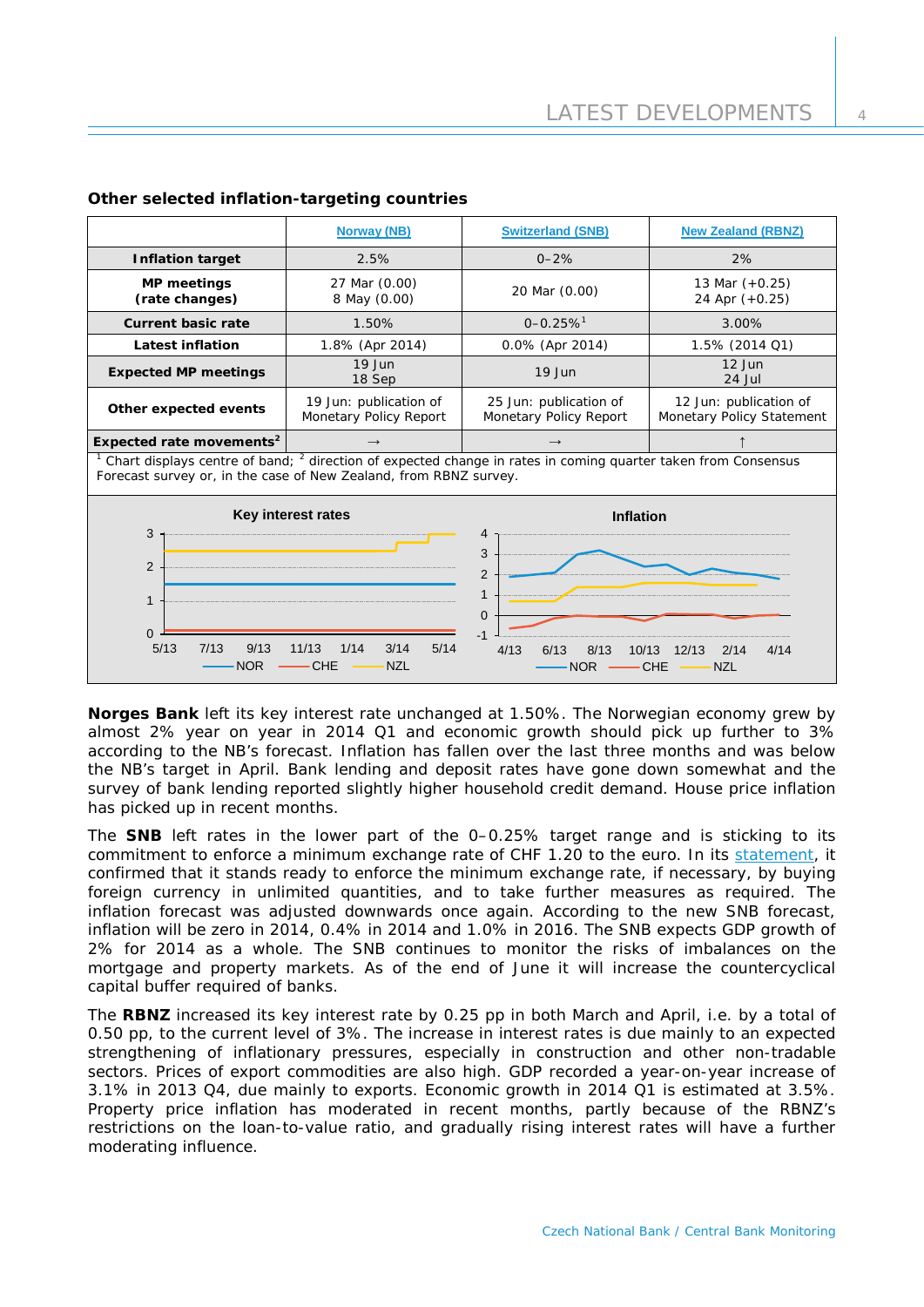# **2. NEWS**

#### **[ECB announces new measures to provide additional monetary policy accommodation](http://www.ecb.europa.eu/press/pressconf/2014/html/is140605.en.html)**

At the beginning of June, the European Central Bank decided on several measures to provide further monetary policy accommodation and to support lending to the real economy.

The ECB lowered the interest rate on the main refinancing operations by 10 bp to 0.15%, the rate on the marginal lending facility by 35 bp to 0.40% and the rate on the deposit facility by 10 bp to -0.10%. Apart from the deposit facility, the [negative deposit rate](http://www.ecb.europa.eu/press/pr/date/2014/html/pr140605_3.en.html) will also apply to average reserve holdings in excess of the minimum reserve requirements and other deposits held with the Eurosystem.

To [enhance the functioning of the monetary policy transmission mechanism,](http://www.ecb.europa.eu/press/pr/date/2014/html/pr140605_2.en.html) the ECB aims to support lending in the real economy and will also intensify preparatory work related to outright purchases of asset-backed securities (ABS). To support lending to the non-financial private sector, the ECB will conduct a series of targeted longer-term refinancing operations (TLTROs). The first operations will be conducted in September and December and the counterparties will be entitled to an initial borrowing allowance equal to 7% of the total amount of their loans to the non-financial private sector, excluding loans to households for house purchase. During the period from March 2015 to June 2016, additional TLTROs will be conducted quarterly and the additional amounts will depend on the counterparty's new net lending to the private sector. All TLTROs will mature in September 2018 and the interest rate will be fixed over the life of each operation at the rate on the main refinancing operations, plus a fixed spread of 10 bp.

As regards the [features of the main refinancing operations,](http://www.ecb.europa.eu/press/pr/date/2014/html/pr140605_1.en.html) the ECB will continue conducting them as fixed rate tender procedures with full allotment at least until December 2016. The three-month longer-term refinancing operations (LTROs) will be allotted in the same way. The Eurosystem's special-term refinancing operations with a maturity of one maintenance period will be discontinued and the weekly fine-tuning operation sterilising the liquidity injected under the Securities Markets Programme will be suspended.

# **[BoE launches Strategic Plan](http://www.bankofengland.co.uk/publications/Pages/news/2014/058.aspx)**

The Bank of England published a strategic plan to transform the institution over the next three years, with the focus placed on its two core functions – monetary and financial stability – unified in a new mission: promoting the good of the people of the United Kingdom. The plan to transform the BoE into "One Bank", or a "central bank for the 21st century", outlines fifteen core initiatives emphasising joint policy decision-making across different areas of the Bank, greater openness and transparency, opening up the research agenda and key policy questions to external contributors (e.g. universities), opening data sets to the public, and building public understanding.

| The BoE's fifteen core initiatives                                                                                                        |                                                                                                            |                                                                                                                                                               |                                                                                                 |  |  |
|-------------------------------------------------------------------------------------------------------------------------------------------|------------------------------------------------------------------------------------------------------------|---------------------------------------------------------------------------------------------------------------------------------------------------------------|-------------------------------------------------------------------------------------------------|--|--|
| <b>One Mission, One Bank</b>                                                                                                              |                                                                                                            |                                                                                                                                                               |                                                                                                 |  |  |
| (1) Open, transparent and agile culture<br>(2) Forefront of joint policy decision-making (connectivity across MPC, FPC and PRA)           |                                                                                                            |                                                                                                                                                               |                                                                                                 |  |  |
| <b>Diverse and Talented</b>                                                                                                               | <b>Analytic Excellence</b>                                                                                 | <b>Outstanding Execution</b>                                                                                                                                  | <b>Open and Accountable</b>                                                                     |  |  |
| (3) One Bank, your reward (to<br>support internal mobility)<br>(4) Rewarding excellence and<br>teamwork<br>(5) Compelling talent strategy | (6) One Bank research agenda<br>(7) New approach to data and<br>analysis<br>(8) One Bank data architecture | (9) One credible voice in international<br>policy<br>(10) Delivering supervision as One<br><b>Bank</b><br>(11) Execution in core markets<br>(12) A safer Bank | (13) Enhanced central bank<br>transparency<br>(14) Accountable<br>(15) Engaged and approachable |  |  |

As of 1 June, a number of changes will be made to the organisation structure to align it better with the Bank's mission. A new deputy governor-level position for markets and banking will be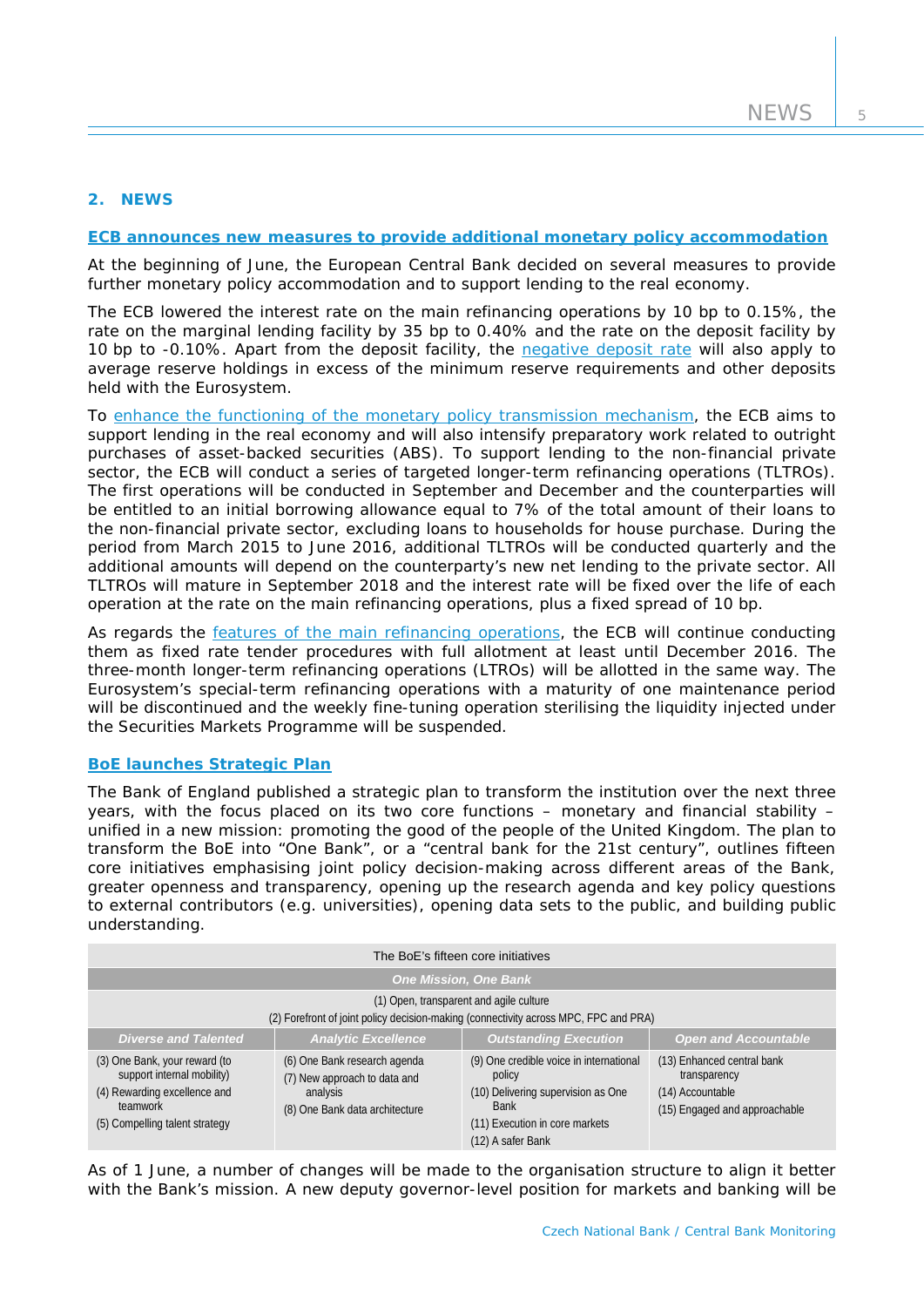created (in the current organisation structure there are deputy governors for three areas: prudential regulation, monetary policy and financial stability). Spencer Dale, currently Director of Monetary Analysis and Chief Economist, will head a new Financial Stability Strategy and Risk Directorate. Andy Haldane, to date responsible for financial stability, will take the position of Chief Economist and his role will be expanded to build research, analysis and data capability. The current Director for Markets, Paul Fisher, will become Executive Director for Specialist Supervision and Regulatory Operations in the Prudential Regulatory Authority. Among other changes, new directorates will be created to bring together relevant policy divisions.

#### **[MNB celebrates 90th anniversary](http://english.mnb.hu/mnben_pressroom/press_releases/mnben_pressreleases_2014/mnben_pressrelease_20140515) by adopting statute…**

To commemorate the 90th anniversary of its foundation, the MNB published a [Statute](http://english.mnb.hu/Root/Dokumentumtar/ENMNB/Sajtoszoba/mnben_sajtokozlemenyek/The_Statute_of_the_Magyar_Nemzeti_Bank.pdf) formulating its mission, vision and fundamental values in different areas of activity. The Statute identifies independence and responsibility as the two main pillars.

## **[…and aims to reduce country's foreign currency debt](http://english.mnb.hu/mnben_pressroom/press_releases/mnben_pressreleases_2014/mnben_pressrelease_20140424)**

Magyar Nemzeti Bank would like to see a reduction in foreign currency-denominated debt in the economy. This would reduce the risk of negative effects of exchange rate volatility and may also reduce the country's risk premium. The MNB is focusing on government debt and stands ready to provide the necessary amount of foreign currency from foreign exchange reserves if the state in turn increases the size of forint-denominated debt issues. The Hungarian banking system is supposed to contribute materially to the achievement of the selffinancing concept, as the MNB sees scope for banks to hold more HUF government securities in their balance sheets (banks currently represent nearly one-fifth of government financing). The MNB expects Hungarian bonds to replace central bank two-week bills in banks' portfolios. The MNB will encourage the shift by introducing the following monetary policy instruments:

- (1) a forint **interest rate swap facility** to mitigate the interest rate risk of long-term foreigndenominated assets;
- (2) a floating-rate **long-term collateralised forint loan facility** to improve access to forint liquidity;
- (3) an **asset swap facility** to enable the MNB's counterparties to obtain foreign currencydenominated securities in exchange for long-term forint-denominated securities, which will improve access to foreign exchange liquidity;
- (4) as from August, the MNB's main policy instrument will change: the two-week MNB bill will be replaced by a **two-week deposit facility**.

#### **[New data on Swedish household debt](http://www.riksbank.se/Documents/Rapporter/Ekonomiska_kommentarer/2014/rap_ek_kom_nr01_140507_eng.pdf)**

Swedish households' debts are a big issue for the Riksbank and are deterring the Swedish central bank from easing monetary policy even though inflation has been fluctuating around zero for a year and a half now. Although Swedish central bankers realise the risks of inflation deviating from the target for a prolonged period of time, their decision-making suggests that they are not worried about deflation (as confirmed by a [speech](http://www.riksbank.se/en/Press-and-published/Speeches/2014/Floden-The-low-rate-of-inflation--should-we-be-worried-and-can-we-do-anything-about-it/) given in May by Deputy Governor Martin Flodén, who nevertheless voted for a repo rate cut). A prominent opponent of this attitude is Lars Svensson, who left the central bank last year. His continued criticism sparked [further discussion of](http://www.riksbank.se/en/Press-and-published/Notices/2014/Per-Jansson-and-others-respond-to-Svenssons-criticism-/) this issue.

A new data set has been collected from the eight largest Swedish banks. It covers about 80% of household loans from financial institutions and 94% of all mortgages. The new figures provide a detailed picture of households' loans with respect to income, geographical area and age group and over time, although data on wealth and the value of housing is unavailable. The Riksbank's primary concern is households' reaction in the event of a crisis – they may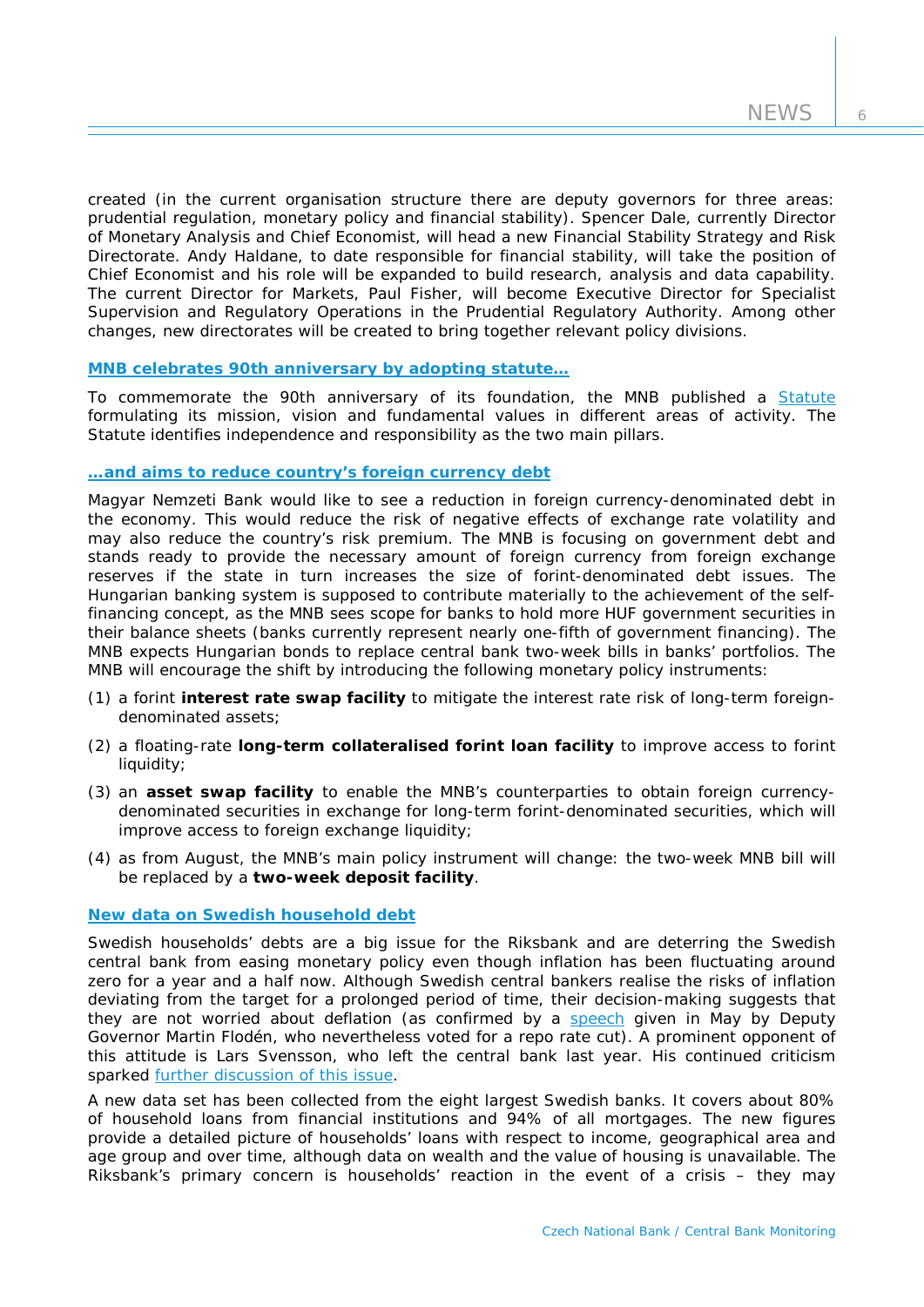drastically reduce their consumption and this could affect profitability of companies and the whole macroeconomy. An additional problem is that mortgage lending forms an important part of Swedish banks' assets, which makes the financial system sensitive to risks linked with households' indebtedness.

- 52% of Sweden's total adult population is indebted (almost four million individuals)
- 95% of the total amount of household debt consisted of mortgages
- the average indebted individual has three loans, is 50 years of age, and has a debt ratio of 296%
- four out of ten borrowers are not reducing their debts and those who are reducing them are doing so very slowly • if the borrowers who reduce their debts continue to reduce these debts at the same rate, on average they will be
- free of debt in about 100 years

The Riksbank finds the conclusions worrying and recommends therefore [new measures to](http://www.riksbank.se/en/Press-and-published/Press-Releases/2014/The-financial-system-is-working-well--but-risks-require-further-measures/)  [reduce risks in the financial system,](http://www.riksbank.se/en/Press-and-published/Press-Releases/2014/The-financial-system-is-working-well--but-risks-require-further-measures/) among others the countercyclical capital buffer set at 2.5%.

## **[Valuation loss means SNB will not pay dividends this year](http://www.snb.ch/en/mmr/speeches/id/ref_20140425_stj)**

The Swiss National Bank will not pay any dividends this year. The Confederation and the cantons are also left without their usual part of the profit. This is due to a large [loss](http://www.snb.ch/en/mmr/reference/pre_20140307/source/pre_20140307.en.pdf) for the financial year 2013 (CHF 9.1 billion), primarily because of valuation losses on gold holdings (CHF 15.2 billion), which could not be offset by other earnings (profit on foreign currency positions amounted to CHF 3.1 billion and the net result from the sale of the stabilisation fund was CHF 3.4 billion).

#### **[EC](http://ec.europa.eu/economy_finance/publications/european_economy/2014/ee4_en.htm) and [ECB](http://www.ecb.europa.eu/press/pr/date/2014/html/pr140604.en.html) publish convergence reports**

The European Commission and the ECB published their regular assessments of the fulfilment of the Maastricht convergence criteria. The convergence reports concern the eight non-euro Member States without a permanent opt-out (i.e. excluding the UK and Denmark). Croatia was under review for the first time, as it joined the EU last year. The reports, which usually come out once every two years, have the standard format. As regards the price stability criterion, the inflation rates of Greece (12-month average HICP inflation in the reference period of - 1.2%), Bulgaria (-0.8%) and Cyprus (-0.4%) were excluded from the calculation of the reference value. This year's convergence reports are especially significant for Lithuania, which is the last Baltic economy with its own currency and plans to introduce the euro in January 2015. The Baltic states and their path towards the euro are discussed in *Spotlight*.

|                                        | <b>Bulgaria</b> | Czech Rep. | <b>Croatia</b> | Lithuania | <b>Hungary</b> | Poland  | Romania   | Sweden  |
|----------------------------------------|-----------------|------------|----------------|-----------|----------------|---------|-----------|---------|
| price stability criterion:<br>1.7%     | $-0.8%$         | 0.9%       | 1.1%           | 0.6%      | 1.0%           | 0.6%    | 2.1%      | 0.3%    |
| public debt criterion:<br>60% of GDP   | 18.9%           | 46.0%      | 67.1%          | 39.4%     | 79.2%          | 57.0%   | 38.4%     | 40.6%   |
| public budget criterion:<br>-3% of GDP | $-1.5%$         | $-1.5%$    | $-4.9%$        | $-2.1%$   | $-2.2%$        | $-4.3%$ | $-2.3%$   | $-1.1%$ |
| interest rate criterion:<br>6.2%       | 3.5%            | 2.2%       | 4.8%           | 3.6%      | 5.8%           | 4.2%    | 5.3%      | 2.2%    |
| exchange rate<br>criterion: ERM II     | no              | <b>no</b>  | <b>no</b>      | yes       | <b>no</b>      | no      | <b>no</b> | no      |

# **Stanley Fischer appointed [new member of Fed Board](http://www.federalreserve.gov/newsevents/press/other/20140528a.htm)**

The former governor of the Bank of Israel Stanley Fischer became a member of the Board of Governors of the Federal Reserve System (and thus a member of the FOMC) in May, after the Senate approved his nomination by President Obama. Fischer is simultaneously nominated as Vice Chair of the Board.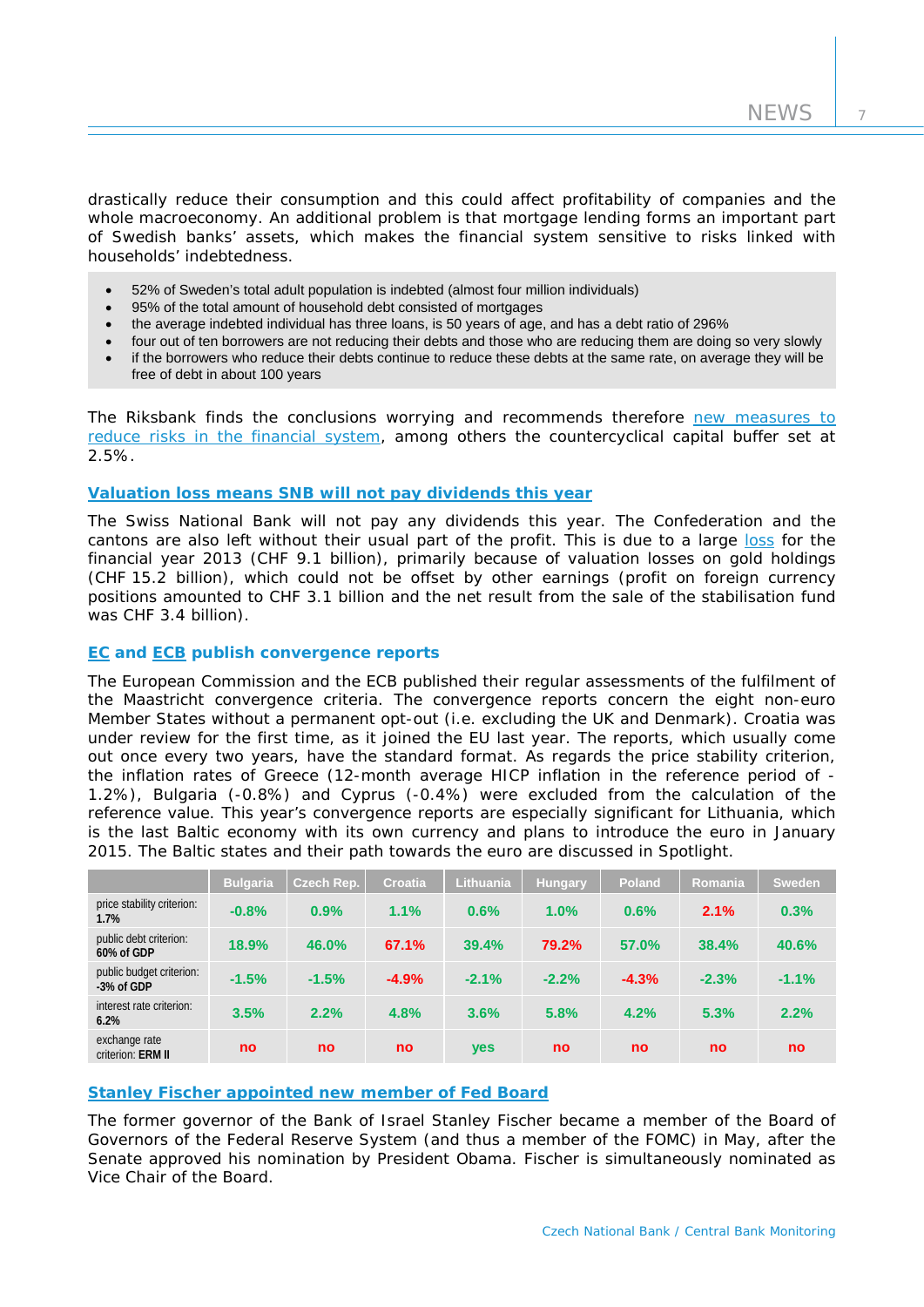## **3. SPOTLIGHT: THE BALTIC STATES AND THE EURO DURING THE ECONOMIC CRISIS**

*Following the collapse of the Soviet Union, the Baltic states regained their independence and soon started working towards joining Western organisations. After experiencing a boom at the start of the millennium, they were hit hard by the global economic crisis, with Latvia particularly badly affected. Despite this, they decided to keep their fixed exchange rate regimes and opted for severe austerity measures. Following a double-digit plunge in economic activity, they made a surprisingly rapid recovery and eliminated their massive current account deficits. However, the Baltic states still face many structural problems, most notably persisting high unemployment. At the height of the euro area crisis, when the suitability of the single currency was being questioned in many other countries, Estonia, Latvia and Lithuania remained eager to adopt the euro. Estonia joined the euro area in 2011 and Latvia followed suit this year. Lithuania, which was first rejected eight years ago, was re-assessed this year along with the other non-euro Member States in the regular convergence reports of the European Commission and the ECB. It is expected to adopt the euro next January.*

Estonia, Latvia and Lithuania regained their independence at the start of the 1990s and for geopolitical reasons soon started working towards joining the Euro-Atlantic organisations. At the beginning of the transformation process, the rouble was replaced by national currencies, which were intended as a nominal anchor and therefore had fixed exchange rates from the outset: the Estonian kroon was pegged to the German mark, the Lithuanian litas to the US dollar and the Latvian lats to a basket of currencies defined by the IMF currency unit (SDR). The push to join Western organisations culminated in 2004, when all three countries became members of NATO and the EU. All three currencies were gradually pegged to the euro.

The three small Baltic states, which have a total population of just 6.3 million, account for only 1% of the EU population. In addition, they face a persistent and significant population decline due to emigration and low birth rates. The population has shrunk by 11% in Latvia and almost 13% in Lithuania since 2004. The decline in Estonia, which is the smallest of these countries (population 1.3 million), has been less pronounced. These countries have very open economies influenced mainly by conditions abroad and less so by domestic economic policy.

The Baltic economies started booming at the beginning of the millennium. The boom further intensified after they joined the EU. Massive capital inflows caused extremely rapid growth in lending, domestic demand soared and wide current account deficits opened up (almost 23% of GDP in Latvia). Foreign debt also surged as a result. Inflation increased sharply and property prices doubled in just a few years. Marked real appreciation of all three currencies coupled with lacklustre productivity growth eroded the Baltic states' competitiveness.

Having accumulated large imbalances, the Baltic economies were hit hard by the global financial and economic crisis. Capital inflows halted abruptly. On the other hand, their current accounts recorded a swift correction owing to a drop in domestic demand. Lithuania and Latvia had problems with government financing as yields on their bonds jumped upwards. By contrast, the Estonian government was free of debt when the crisis started. Consequently, at a time when other countries were being forced to adopt austerity measures, Estonia had room to stimulate its economy using fiscal policy. Property prices slumped throughout the Baltic region. In 2009 GDP fell by more than 14% in all three economies. Unemployment continued to soar despite mass emigration. Roughly 20% of the population found themselves out of work.

Latvia was hit hardest, as its situation was exacerbated by problems in banks. There was a run on the country's second-largest bank and the financial system faced a shortage of liquidity. Concerns about the sustainability of the fixed exchange rate and speculation that it would be abandoned started to appear. Latvia's rating was downgraded in October and interbank market interest rates doubled. There was a need to stabilise the financial sector and restore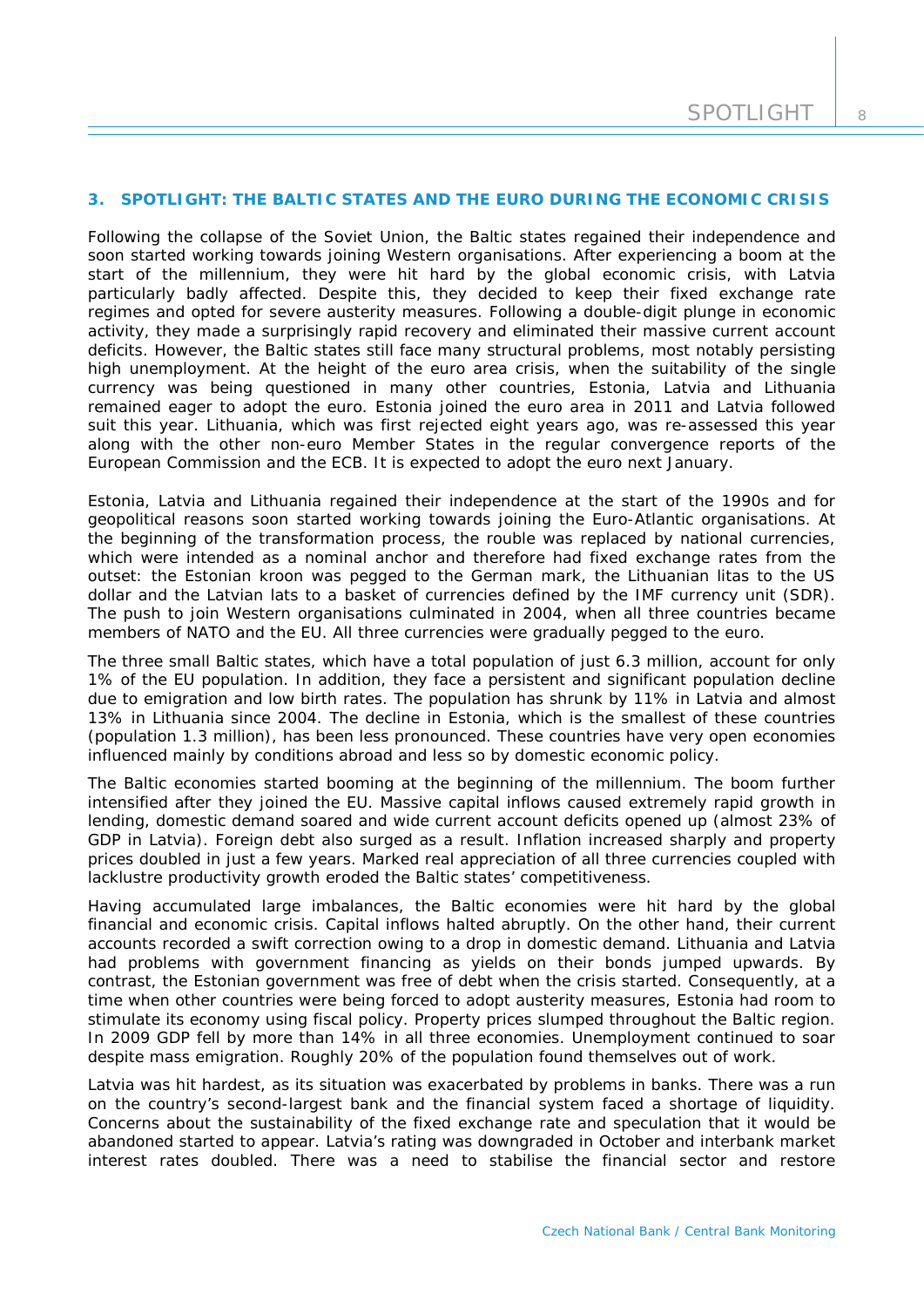

confidence in banks, increase the international reserves and stop the outflow of capital. Latvia eventually received financial assistance from the IMF, the EU and several other countries.

During the crisis, all three Baltic economies decided to maintain their fixed exchange rates at any cost, refusing the option of nominal depreciation of their currencies, which would have helped to dampen the economic shock. Instead, they adopted strong austerity measures in many areas, cutting pensions and public employees' salaries and reining in spending on education and health care. Between the end of 2008 and the start of 2010, wages in the public sector in Latvia fell by 27%, while private sector wages went down by 6%. The austerity measures met with an unusual level of public understanding and were not accompanied by large-scale protests or strikes. Voters in Estonia and Latvia even re-elected their austerity governments, although Lithuanian voters expressed their dissatisfaction with this policy in 2012.

Economic activity recovered surprisingly quickly in all three economies, driven mainly by exports. Latvia repaid its rescue package in September 2012 even though the final repayment had originally been scheduled for 2015. Despite the rapid economic recovery, however, GDP is still well below the pre-crisis trend. The unemployment rate is falling sharply but remains very high. Very limited lending is also a persisting problem.

#### **Euro area accession**

The continuing eagerness to adopt the euro shown by the Baltic states at the height of the euro area crisis was unusual by comparison with other countries. The reasons, however, are understandable. The fixed exchange rate meant that they would experience no major economic policy change on euro area accession yet they would be able to participate in the negotiations on the euro area's monetary policy settings. On switching to the euro, moreover, the risk of a speculative attack and forced devaluation of the domestic currency, which would have been very painful



Lithuania 1/1/2015?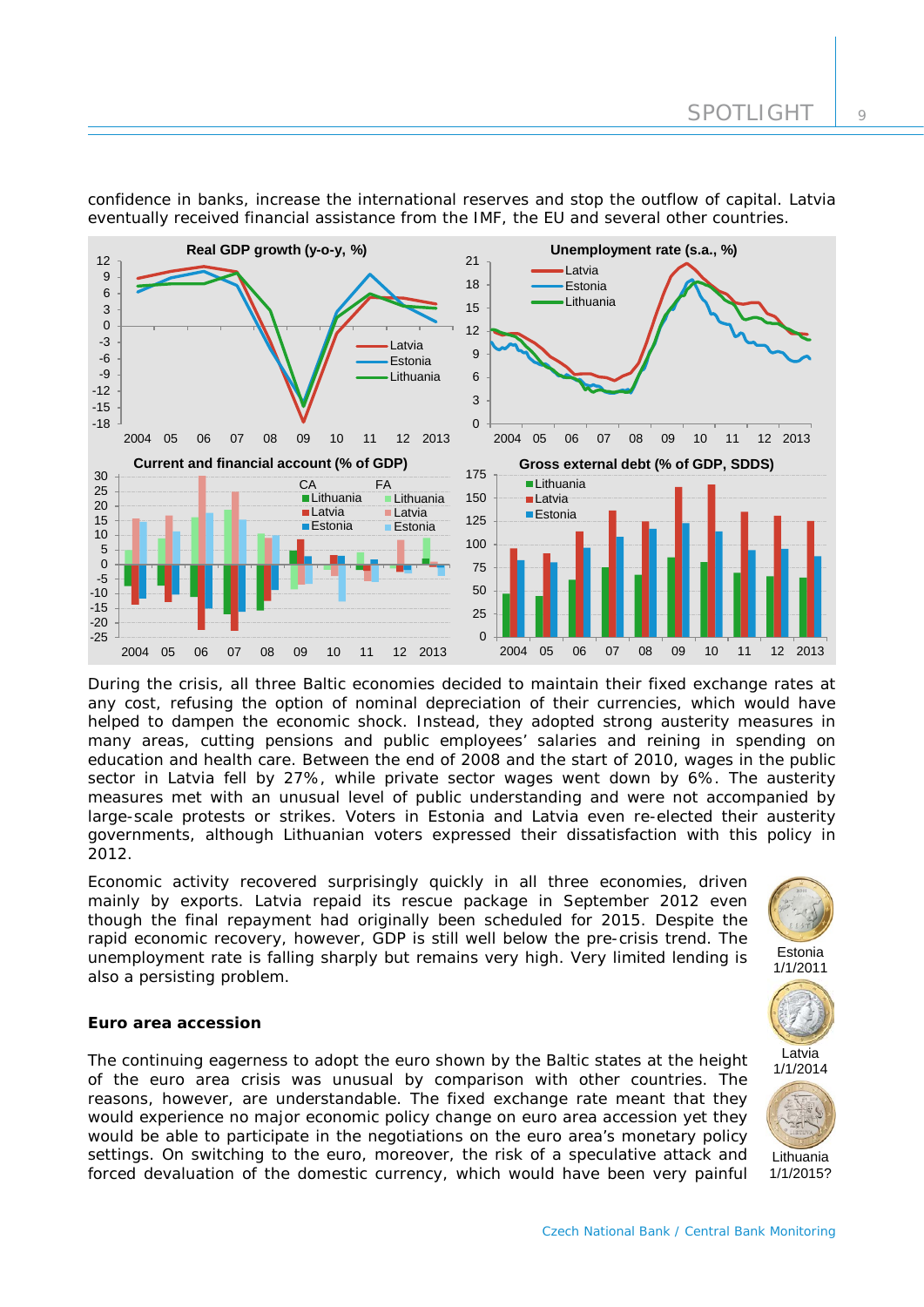for many economic agents expecting a fixed exchange rate (especially with regard to their foreign currency debt), would disappear for good.

Fulfilment of the Maastricht economic and legislative criteria, which is regularly evaluated in the convergence reports of the European Commission and the ECB, is a precondition for euro area entry. The government debt ratios of the three economies are well below the limit of 60% of GDP. During the crisis, Latvia and Lithuania significantly exceeded the 3% limit for the

government deficit to GDP ratio. Long-term interest rates were also affected, but both countries returned to values within the stipulated limits. Estonia is unique in this regard, as its debt only edged up to 10% of GDP (the interest rate criterion cannot be calculated for this country, as it has no long-term government bond market owing to the government's very low debt level). Given the fixed exchange rate, no problems were encountered with regard to the exchange rate criterion for most of the period under review, although the Latvian lats did come under strong pressure during the crisis.

However, the price stability criterion was an issue for the Baltic states. As their economies are small and very open, they are strongly exposed to foreign influences and economic shocks. In the long term, these countries are converging to the more advanced part of the EU in terms of economic performance and, as a result, price level. Given their fixed exchange rates, this generally led to higher inflation rates compared to the EU average, causing real equilibrium appreciation of the Baltic currencies. Without their own monetary policies the national central banks were largely powerless to influence inflation. The Baltic states therefore fulfilled the price stability criterion for only a very short time, paradoxically aided by the economic crisis. In Latvia the fulfilment of this criterion was also due to slower growth in administered prices and a decrease in VAT.

Lithuania, which attempted to become the first Baltic state to join the euro area back in 2006,



was refused on account of non-fulfilment of the price stability criterion, as its inflation rate of 2.7% was slightly above the reference value and the assessing institutions expected it to accelerate further in the future. However, Lithuania has a very realistic chance of joining this year, as the convergence reports have favourably assessed its fulfilment of the entry criteria. Although its accession to the euro area will have to be approved by European representatives, preparations in the last Baltic country with an independent currency are already in full flow.

*Sources of data and figures: Eurostat (GDP, unemployment, Maastricht criteria), IMF IFS (balance of payments, external debt), ECB and Lietuvos Bankas (figures).*